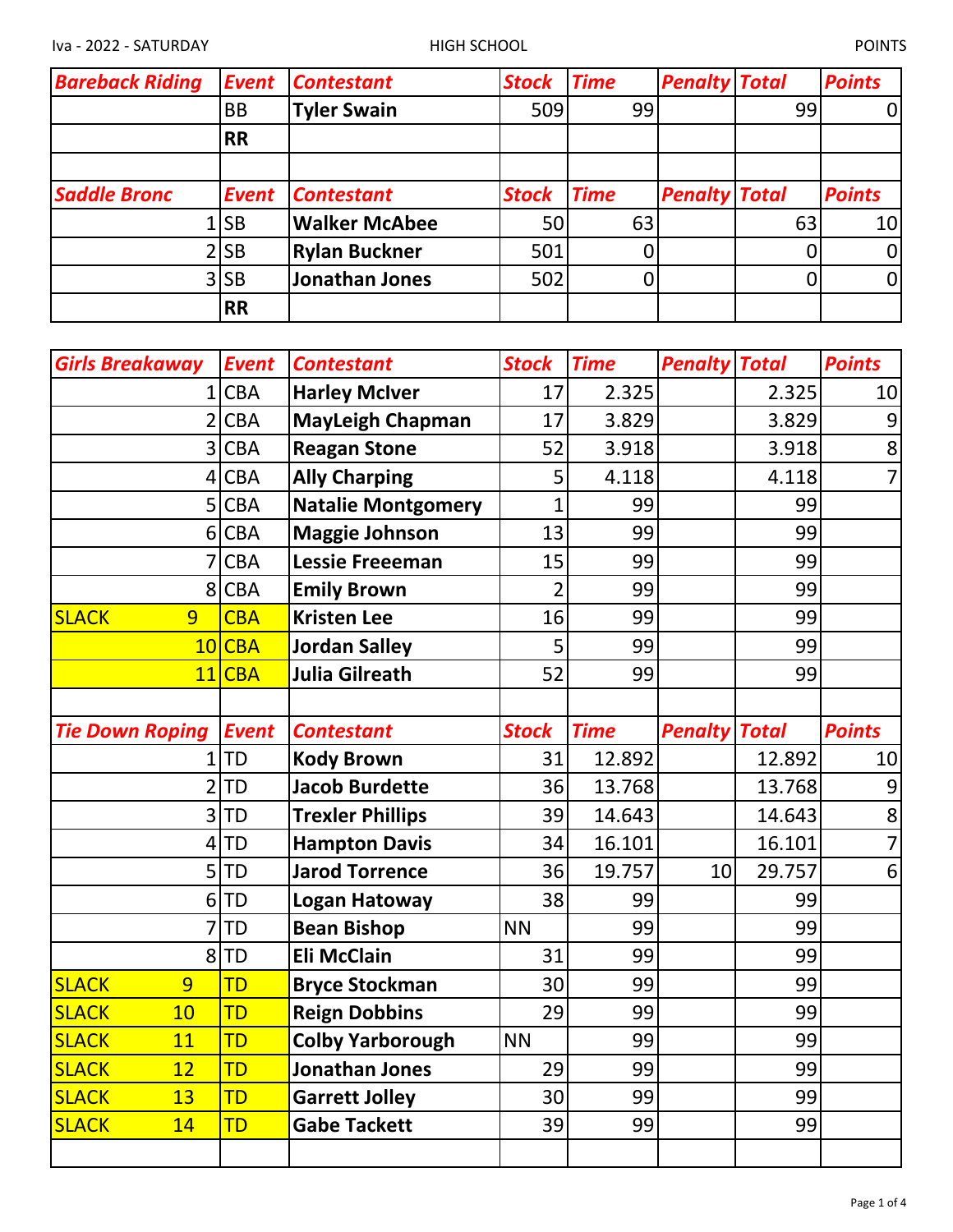Iva - 2022 - SATURDAY HIGH SCHOOL POINTS

| <b>Steer Wrestling</b> |                  | <b>Event Contestant</b> | <b>Stock Time</b> |    | <b>Penalty Total</b> |    | <b>Points</b> |
|------------------------|------------------|-------------------------|-------------------|----|----------------------|----|---------------|
|                        | 1lSW             | <b>Eli McCLain</b>      | 97                | 99 |                      | 99 |               |
|                        | 2 <sub>ISW</sub> | <b>Reign Dobbins</b>    |                   | 99 |                      | 99 |               |
|                        |                  |                         |                   |    |                      |    |               |
|                        | <b>RR</b>        |                         |                   |    |                      |    |               |

|              | <b>Cowgirls Barrel Ra Event</b> |            | <b>Contestant</b>           | <b>Stock</b> | <b>Time</b> | <b>Penalty Total</b> |        | <b>Points</b>  |
|--------------|---------------------------------|------------|-----------------------------|--------------|-------------|----------------------|--------|----------------|
|              |                                 | 1 CBR      | <b>Dallas Cook</b>          |              | 15.682      |                      | 15.682 | 10             |
|              |                                 | 2 CBR      | <b>Keely Orr</b>            |              | 15.841      |                      | 15.841 |                |
|              |                                 | 3 CBR      | <b>Madison Branton</b>      |              | 16          |                      | 16     | 8              |
|              |                                 | 4 CBR      | <b>Emily Brown</b>          |              | 16.158      |                      | 16.158 |                |
|              |                                 | 5 CBR      | <b>Meredith Thompson</b>    |              | 16.252      |                      | 16.252 | 6              |
|              |                                 | 6 CBR      | <b>Madi Stephenson</b>      |              | 16.287      |                      | 16.287 | 5              |
|              |                                 | 7 CBR      | <b>Anna Claire Melton</b>   |              | 16.385      |                      | 16.385 | 4              |
|              |                                 | 8 CBR      | <b>Natalie Montgomery</b>   |              | 16.513      |                      | 16.513 | 3              |
| <b>SLACK</b> | $\overline{9}$                  | <b>CBR</b> | Leigha Senchantixay         |              | 16.962      |                      | 16.962 | $\overline{2}$ |
| <b>SLACK</b> | 10                              | <b>CBR</b> | <b>Harley McIver</b>        |              | 17.077      |                      | 17.077 | $\overline{1}$ |
| <b>SLACK</b> | 11                              | <b>CBR</b> | <b>Blake Wooten</b>         |              | 17.095      |                      | 17.095 |                |
| <b>SLACK</b> | 12                              | <b>CBR</b> | <b>Chloe Dickey</b>         |              | 17.314      |                      | 17.314 |                |
| <b>SLACK</b> | 13                              | <b>CBR</b> | <b>Elizabeth Parks</b>      |              | 17.901      |                      | 17.901 |                |
| <b>SLACK</b> | 14                              | <b>CBR</b> | <b>Sophia Fowler</b>        |              | 17.989      |                      | 17.989 |                |
| <b>SLACK</b> | 15                              | <b>CBR</b> | <b>Alexis Redd</b>          |              | 18.383      |                      | 18.383 |                |
| <b>SLACK</b> | 16                              | <b>CBR</b> | <b>MayLeigh Chapman</b>     |              | 18.589      |                      | 18.589 |                |
| <b>SLACK</b> | 17                              | <b>CBR</b> | <b>Kailyn Stansey</b>       |              | 18.625      |                      | 18.625 |                |
| <b>SLACK</b> | <b>18</b>                       | <b>CBR</b> | <b>Kristen Lee</b>          |              | 16.783      | 5                    | 21.783 |                |
| <b>SLACK</b> | 19                              | <b>CBR</b> | <b>Emma Swaney</b>          |              | 17.23       | 5                    | 22.23  |                |
| <b>SLACK</b> | 20                              | <b>CBR</b> | <b>Matti McBride</b>        |              | 17.271      | 5                    | 22.271 |                |
| <b>SLACK</b> | 21                              | <b>CBR</b> | <b>Jayden Abrams</b>        |              | 22.385      |                      | 22.385 |                |
| <b>SLACK</b> | 22                              | <b>CBR</b> | <b>Elizabeth Richardson</b> |              | 17.529      | 5                    | 22.529 |                |
| <b>SLACK</b> | 23                              | <b>CBR</b> | <b>Gracin Norris</b>        |              | 17.83       | 5                    | 22.83  |                |
| SLACK        | <b>24</b>                       | <b>CBR</b> | Julia Gilreath              |              | 17.548      | 10                   | 27.548 |                |
| <b>SLACK</b> | 25                              | <b>CBR</b> | <b>Maggie Johnson</b>       |              | 99          |                      | 99     |                |
| <b>SLACK</b> | 26                              | <b>CBR</b> | <b>Emma Grace Durden</b>    |              | 99          |                      | 99     |                |
|              |                                 |            |                             |              |             |                      |        |                |
|              | <b>Cowgirls Pole BendEvent</b>  |            | <b>Contestant</b>           | <b>Stock</b> | <b>Time</b> | <b>Penalty Total</b> |        | <b>Points</b>  |
|              |                                 | 1 PB       | <b>Emma Grace Durden</b>    |              | 22.392      |                      | 22.392 | 10             |
|              |                                 | 2 PB       | <b>Madi Stephenson</b>      |              | 22.419      |                      | 22.419 | 9              |
|              |                                 | 3 PB       | <b>Kristen Lee</b>          |              | 22.456      |                      | 22.456 | 8              |
|              |                                 | 4 PB       | Julia Gilreath              |              | 22.457      |                      | 22.457 | $\overline{7}$ |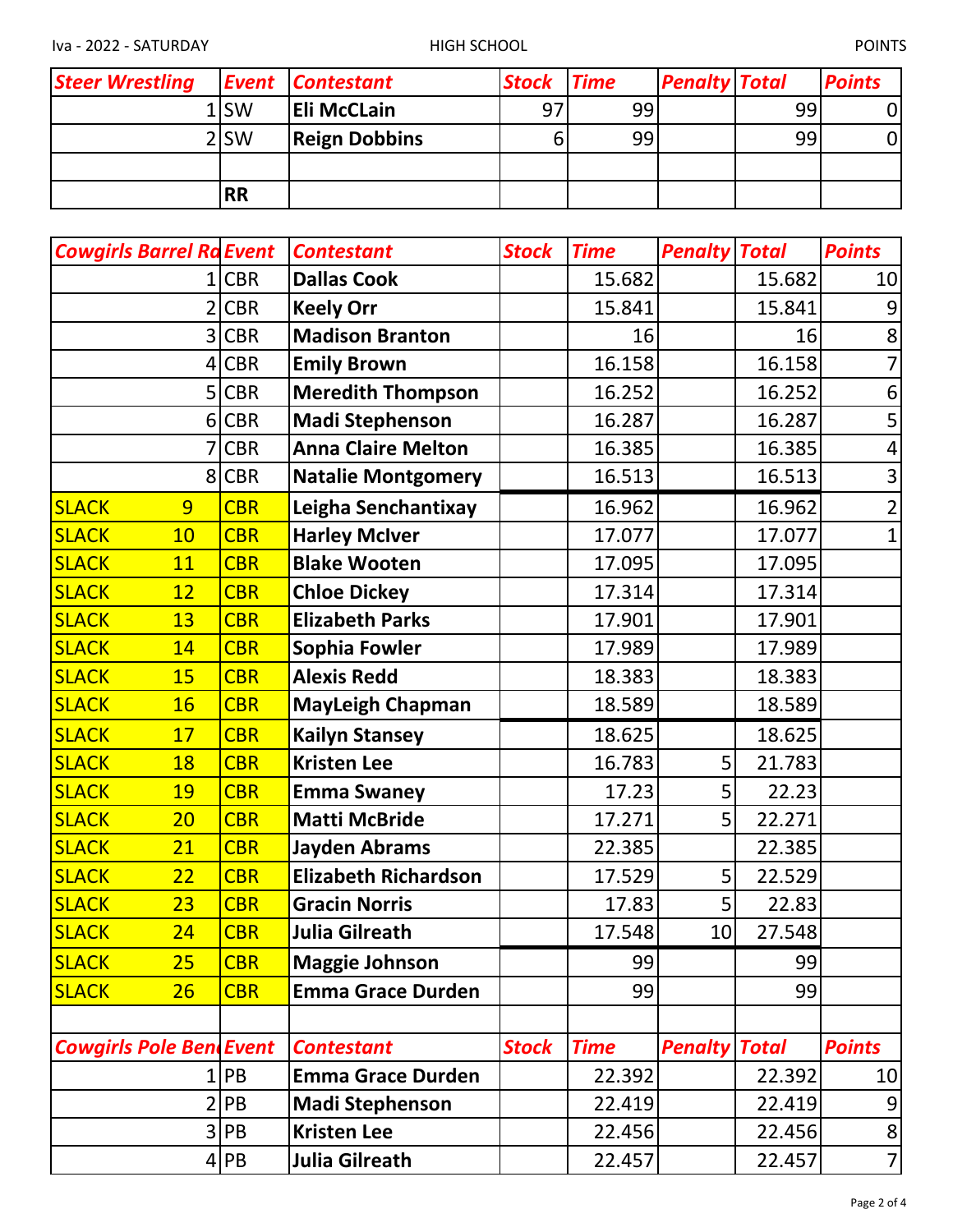|                                | $5$ PB       | <b>Harley McIver</b>        |              | 22.859      |                      | 22.859 | 6                              |
|--------------------------------|--------------|-----------------------------|--------------|-------------|----------------------|--------|--------------------------------|
|                                | 6 PB         | <b>Emily Brown</b>          |              | 23.33       |                      | 23.33  | 5                              |
|                                | PB           | Leigha Senchantixay         |              | 23.431      |                      | 23.431 | 4                              |
| 8 <sup>1</sup>                 | PB           | <b>Jayden Abrams</b>        |              | 26.402      |                      | 26.402 | 3                              |
| <b>SLACK</b><br>9              | PB           | <b>Keely Orr</b>            |              | 21.756      | 5                    | 26.756 | $\overline{2}$                 |
| <b>SLACK</b><br>10             | <b>PB</b>    | <b>Anna Claire Melton</b>   |              | 27.339      |                      | 27.339 | $\mathbf{1}$                   |
| <b>SLACK</b><br>11             | PB           | <b>Meredith Thompson</b>    |              | 22.901      | 5                    | 27.901 |                                |
| <b>SLACK</b><br>12             | PB           | <b>Alexis Redd</b>          |              | 25.944      | 5                    | 30.944 |                                |
| <b>SLACK</b><br>13             | <b>PB</b>    | <b>Dallas Cook</b>          |              | 22.674      | 10                   | 32.674 |                                |
| <b>SLACK</b><br>14             | PB           | <b>Natalie Montgomery</b>   |              | 24.029      | 10                   | 34.029 |                                |
| <b>SLACK</b><br>15             | PB           | <b>Elizabeth Richardson</b> |              | 26.656      | 10                   | 36.656 |                                |
| <b>SLACK</b><br><b>16</b>      | PB           | <b>Matti McBride</b>        | vet out      | 99          |                      | 99     |                                |
| <b>SLACK</b><br>17             | <b>PB</b>    | <b>Maggie Johnson</b>       |              | 99          |                      | 99     |                                |
| <b>SLACK</b><br>18             | PB           | <b>Madison Branton</b>      |              | 99          |                      | 99     |                                |
| <b>SLACK</b><br><b>19</b>      | <b>PB</b>    | <b>Chloe Dickey</b>         |              | 99          |                      | 99     |                                |
| <b>SLACK</b><br>20             | <b>PB</b>    | <b>MayLeigh Chapman</b>     |              | 99          |                      | 99     |                                |
|                                |              |                             |              |             |                      |        |                                |
| <b>Team Roping</b>             | <b>Event</b> | <b>Contestant</b>           | <b>Stock</b> | <b>Time</b> | <b>Penalty Total</b> |        | <b>Points</b>                  |
|                                | $1$ TR       | <b>Reign Dobbins</b>        | <b>NN</b>    | 7.79        |                      | 7.79   | 10                             |
|                                |              |                             |              |             |                      |        |                                |
| $\mathbf 1$                    | <b>TR</b>    | <b>Colby Yarborough</b>     | <b>NN</b>    | 7.79        | 0                    | 7.79   |                                |
| $\overline{2}$                 | <b>TR</b>    | <b>Garrett Jolley</b>       | 23           | 9.399       | 5                    | 14.399 | 9                              |
| $\overline{2}$                 | <b>TR</b>    | <b>Hampton Davis</b>        | 23           | 9.399       | 5                    | 14.399 | $\overline{9}$                 |
| $\overline{3}$                 | <b>TR</b>    | <b>Colby Bell</b>           | 36           | 10.021      | 5                    | 15.021 | $\bf 8$                        |
| 3                              | <b>TR</b>    | <b>Eli McClain</b>          | 36           | 10.021      | 5                    | 15.021 | $\bf 8$                        |
|                                | 4 TR         | <b>Gabe Tackett</b>         | 100          | 8.869       | 10                   | 18.869 |                                |
|                                | 4 TR         | <b>Kody Brown</b>           | 100          | 8.869       | 10                   | 18.869 |                                |
|                                | 5 TR         | <b>Kristin Lee</b>          | 36           | 10.038      | 10                   | 20.038 |                                |
|                                | $5$ TR       | <b>Dylan White</b>          | 36           | 10.038      | 10                   | 20.038 | 6                              |
|                                | 6 TR         | <b>Harley McIver</b>        | 107          | 12.569      | 15                   | 27.569 | 5                              |
|                                | 6 TR         | <b>Jarod Torrence</b>       | 107          | 12.569      | 15                   | 27.569 | 5                              |
|                                | 7 TR         | <b>Reagan Stone</b>         | 113          | 99          |                      | 99     |                                |
|                                | $7$ TR       | <b>Bennett Kirby</b>        | 113          | 99          | 0                    | 99     |                                |
|                                | 8 TR         | <b>Ty Faulkenberry</b>      | 50           | 99          |                      | 99     |                                |
|                                | $8$ TR       | <b>Trexler Phillps</b>      | 50           | 99          | 0                    | 99     |                                |
| <b>SLACK</b><br>9              | <b>TR</b>    | <b>Emily Brown</b>          | 104          | 99          |                      | 99     |                                |
| $\overline{9}$<br><b>SLACK</b> | <b>TR</b>    | <b>Bean Bishop</b>          | 104          | 99          | 0                    | 99     |                                |
| <b>SLACK</b><br>10             | <b>TR</b>    | Logan Hatoway               | <b>NN</b>    | 99          |                      | 99     | 10<br>7<br>7 <sup>1</sup><br>6 |